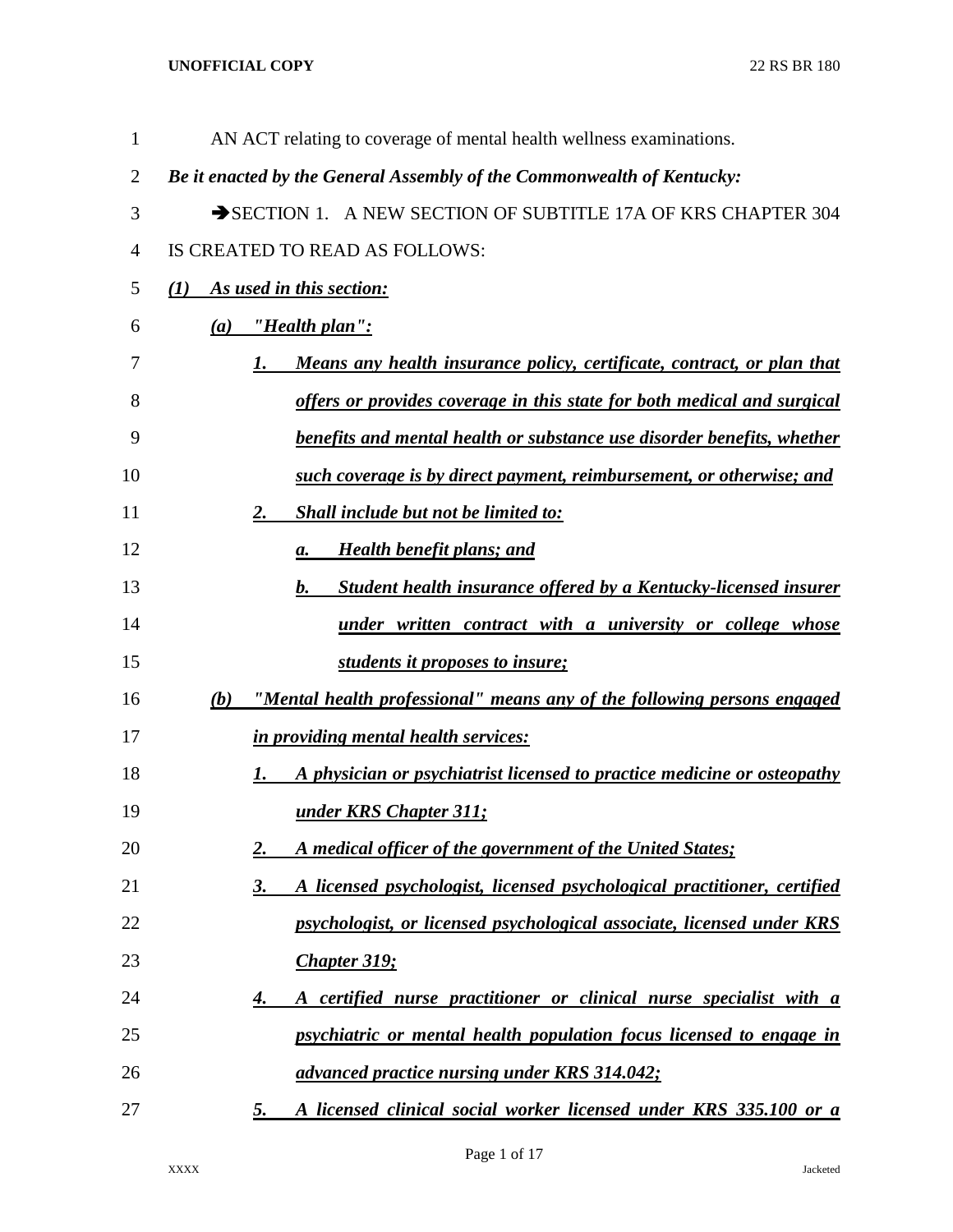| 1  | certified social worker licensed under KRS 335.080;                                     |
|----|-----------------------------------------------------------------------------------------|
| 2  | A licensed marriage and family therapist licensed under KRS 335.330<br>6.               |
| 3  | or a marriage and family therapist associate holding a permit under                     |
| 4  | <u>KRS 335.332;</u>                                                                     |
| 5  | A licensed professional clinical counselor or licensed professional<br>7.               |
| 6  | counselor associate, licensed under KRS 335.500 to 335.599;                             |
| 7  | A licensed professional art therapist licensed under KRS 309.133 or a<br>8.             |
| 8  | <u>licensed professional art therapist associate licensed under KRS</u>                 |
| 9  | <u>309.134;</u>                                                                         |
| 10 | A Kentucky licensed pastoral counselor licensed under KRS 335.600<br>9.                 |
| 11 | <u>to 335.699;</u>                                                                      |
| 12 | A licensed clinical alcohol and drug counselor, licensed clinical<br>10.                |
| 13 | alcohol and drug counselor associate, or certified alcohol and drug                     |
| 14 | <u>counselor, licensed or certified under KRS 309.080 to 309.089; or</u>                |
| 15 | A physician assistant licensed under KRS 311.840 to 311.862 who<br>11.                  |
| 16 | meets the criteria for being a qualified mental health professional                     |
| 17 | <u>under KRS 202A.011(12)(h); and</u>                                                   |
| 18 | "Mental health wellness examination" shall include but not be limited to:<br>(c)        |
| 19 | A behavioral health screening;<br>1.                                                    |
| 20 | <b>Education and consultation on healthy lifestyle changes;</b><br>2.                   |
| 21 | Referrals to ongoing treatment, mental health services, and other<br>3.                 |
| 22 | supports; or                                                                            |
| 23 | Discussion of potential options for medication.<br>4.                                   |
| 24 | To the extent permitted by federal law, all health plans issued or renewed on or<br>(2) |
| 25 | after the effective date of this section shall provide coverage for an annual mental    |
| 26 | health wellness examination of at least forty-five (45) minutes that is performed       |
| 27 | by a mental health professional.                                                        |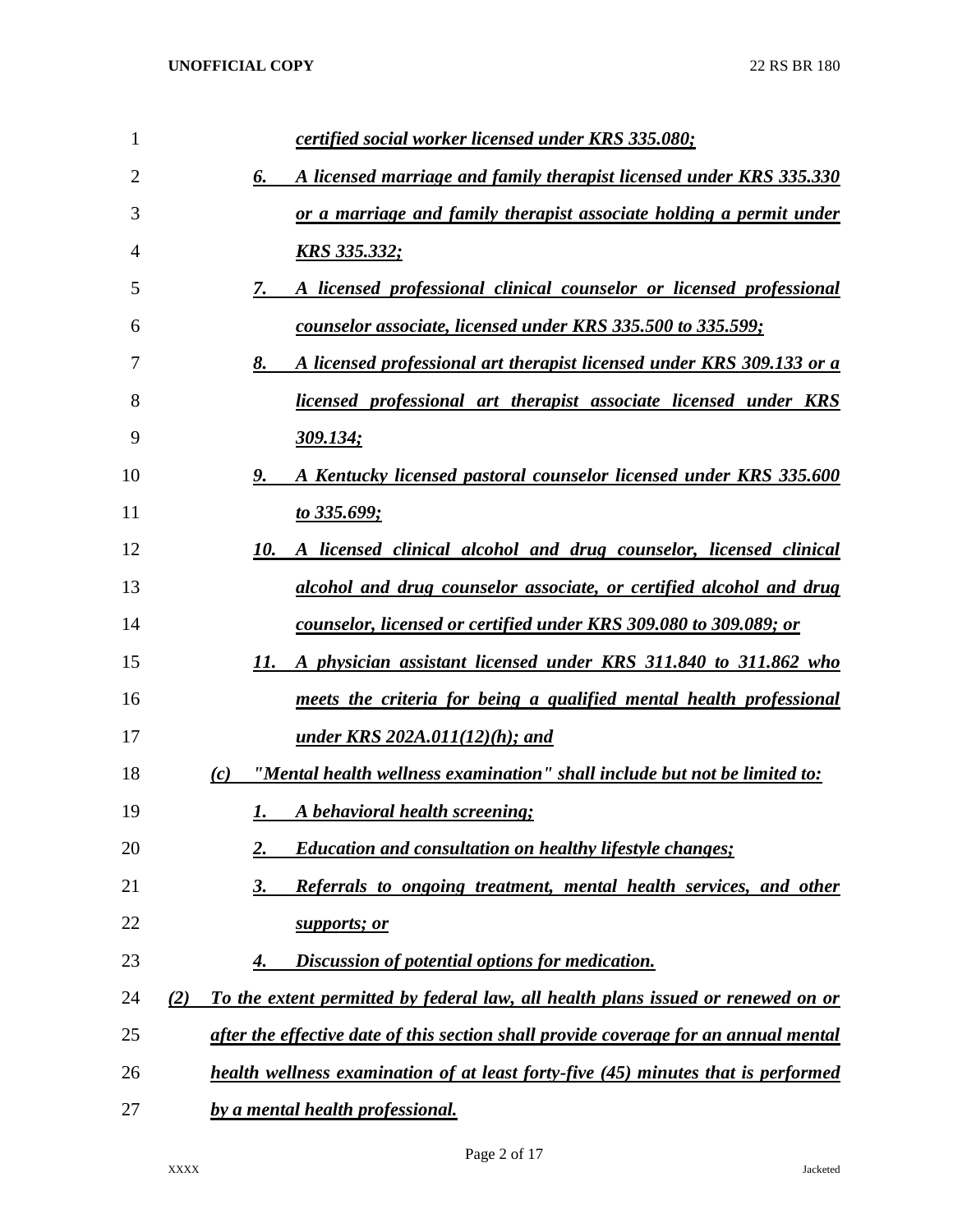- *(3) The coverage required by this section shall: (a) Be no less extensive than the coverage provided for medical and surgical benefits and comply with the Mental Health Parity and Addiction Equity Act of 2008, 42 U.S.C. sec. 300gg-26, as amended; and (b) Not be subject to copayments, coinsurance, deductibles, or any other cost- sharing requirements.* 7 Section 2. KRS 164.2871 is amended to read as follows: (1) The governing board of each state postsecondary educational institution is authorized to purchase liability insurance for the protection of the individual members of the governing board, faculty, and staff of such institutions from liability for acts and omissions committed in the course and scope of the individual's employment or service. Each institution may purchase the type and amount of liability coverage deemed to best serve the interest of such institution. (2) All retirement annuity allowances accrued or accruing to any employee of a state postsecondary educational institution through a retirement program sponsored by the state postsecondary educational institution are hereby exempt from any state, county, or municipal tax, and shall not be subject to execution, attachment, garnishment, or any other process whatsoever, nor shall any assignment thereof be enforceable in any court. Except retirement benefits accrued or accruing to any employee of a state postsecondary educational institution through a retirement
- program sponsored by the state postsecondary educational institution on or after January 1, 1998, shall be subject to the tax imposed by KRS 141.020, to the extent provided in KRS 141.010 and 141.0215.
- (3) Except as provided in KRS Chapter 44, the purchase of liability insurance for members of governing boards, faculty and staff of institutions of higher education in this state shall not be construed to be a waiver of sovereign immunity or any other immunity or privilege.

Page 3 of 17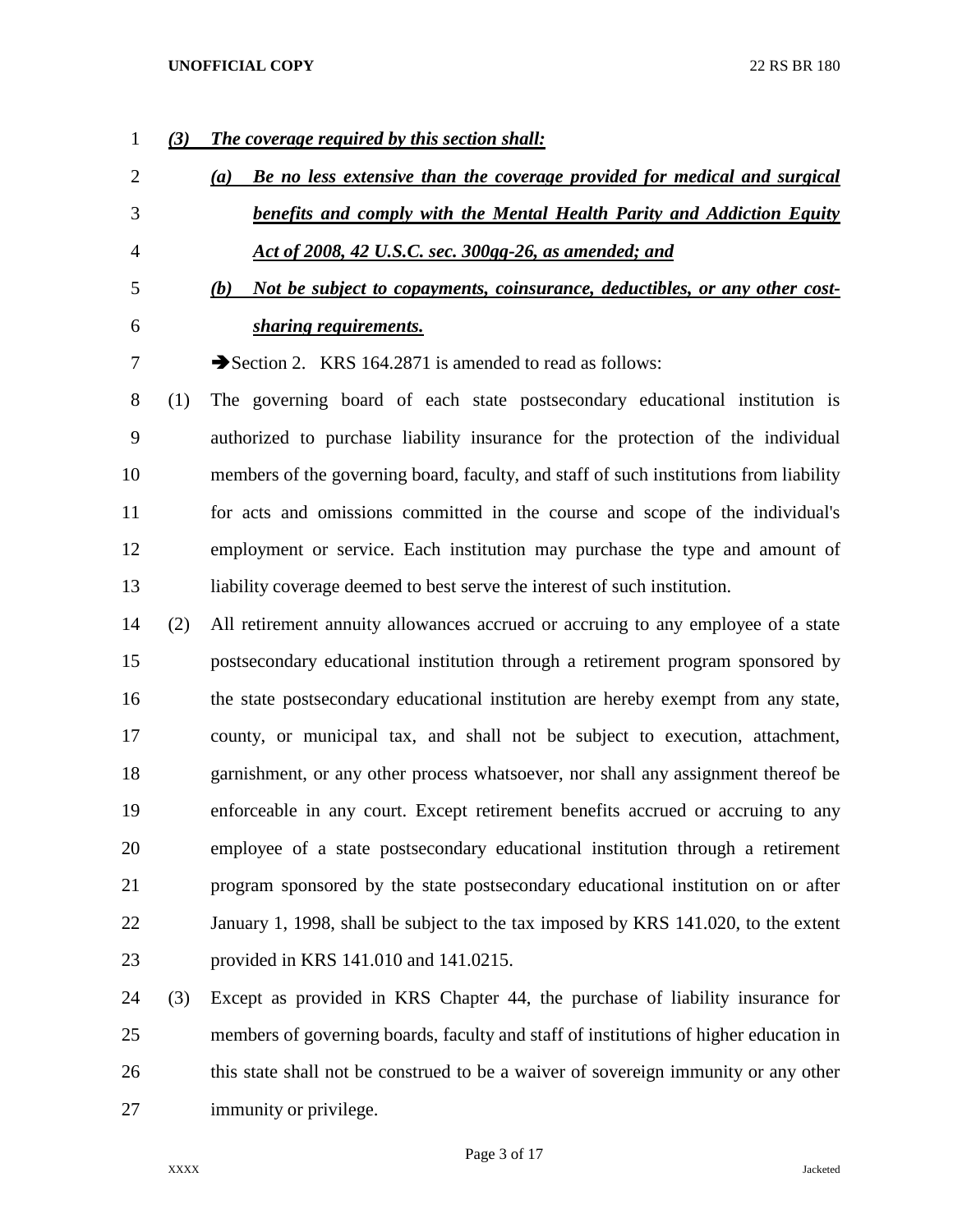- (4) The governing board of each state postsecondary education institution is authorized to provide a self-insured employer group health plan to its employees, which plan shall*:* 4 **(a)** Conform to the requirements of Subtitle 32 of KRS Chapter 304; and  $\frac{1}{2}$  *(b) Except as provided in subsection (5) of this section,* be exempt from conformity with Subtitle 17A of KRS Chapter 304. *(5) A self-insured employer group health plan provided by the governing board of a state postsecondary education institution to its employees shall comply with Section 1 of this Act.* 10 Section 3. KRS 205.522 is amended to read as follows: (1) The Department for Medicaid Services and any managed care organization contracted to provide Medicaid benefits pursuant to this chapter shall comply with the provisions of *Section 1 of this Act and* KRS 304.17A-167, 304.17A-235, 304.17A-257, 304.17A-259, 304.17A-515, 304.17A-580, 304.17A-600, 304.17A- 603, 304.17A-607, and 304.17A-740 to 304.17A-743, as applicable. (2) A managed care organization contracted to provide Medicaid benefits pursuant to 17 this chapter shall comply with the reporting requirements of KRS 304.17A-732. 18 Section 4. KRS 205.6485 is amended to read as follows: (1) The Cabinet for Health and Family Services shall prepare a state child health plan meeting the requirements of Title XXI of the Federal Social Security Act, for submission to the Secretary of the United States Department of Health and Human Services within such time as will permit the state to receive the maximum amounts of federal matching funds available under Title XXI. The cabinet shall, by administrative regulation promulgated in accordance with KRS Chapter 13A, establish the following: (a) The eligibility criteria for children covered by the Kentucky Children's Health
- Insurance Program. However, no person eligible for services under Title XIX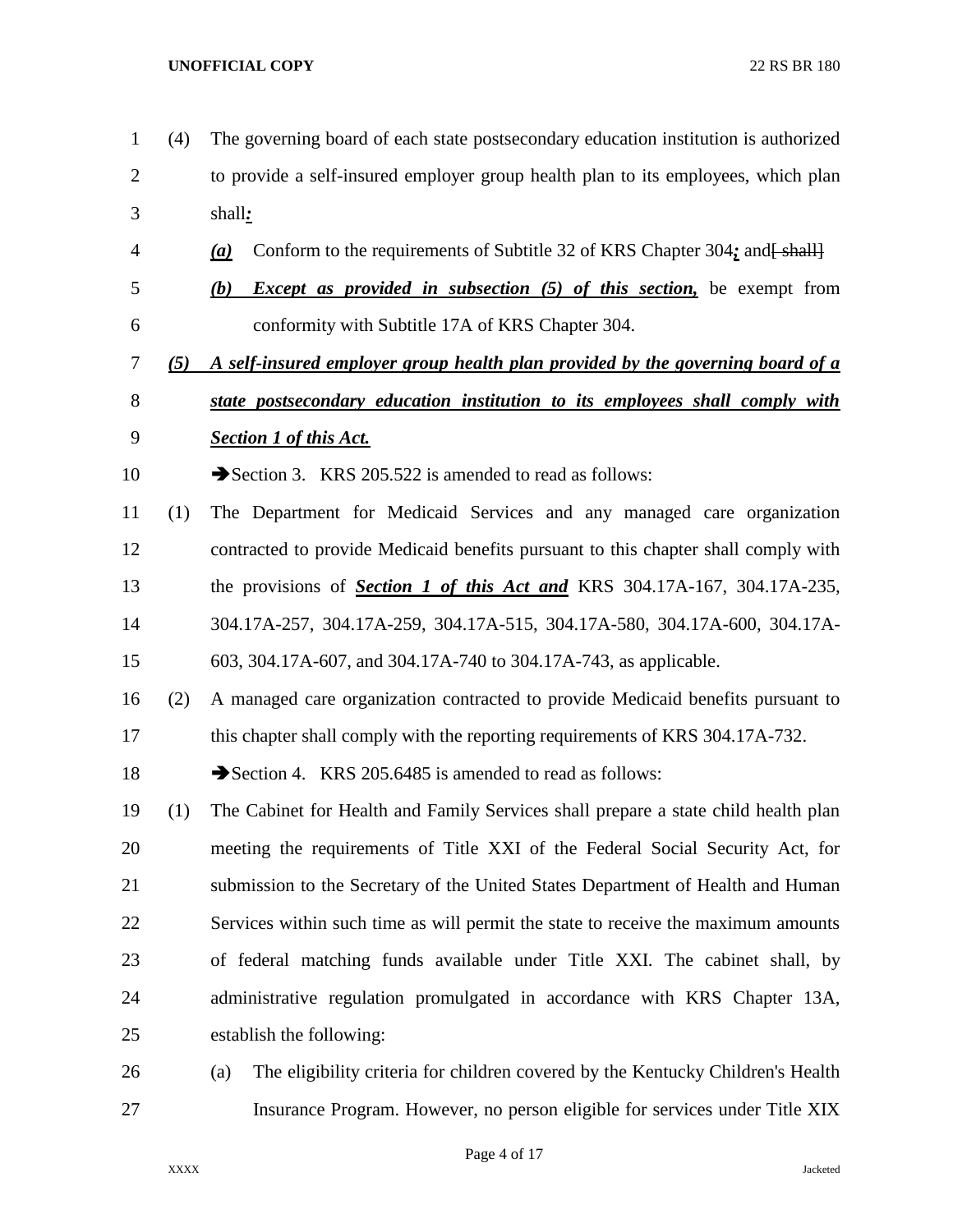| $\mathbf{1}$   |     | of the Social Security Act 42 U.S.C. 1396 to 1396v, as amended, shall be          |
|----------------|-----|-----------------------------------------------------------------------------------|
| $\overline{2}$ |     | eligible for services under the Kentucky Children's Health Insurance Program      |
| 3              |     | except to the extent that Title XIX coverage is expanded by KRS 205.6481 to       |
| $\overline{4}$ |     | 205.6495 and KRS 304.17A-340;                                                     |
| 5              | (b) | The schedule of benefits to be covered by the Kentucky Children's Health          |
| 6              |     | Insurance Program, which shall include preventive services, vision services       |
| 7              |     | including glasses, and dental services including at least sealants, extractions,  |
| 8              |     | and fillings, and which shall be at least equivalent to one (1) of the following: |
| 9              |     | The standard Blue Cross/Blue Shield preferred provider option under the<br>1.     |
| 10             |     | Federal Employees Health Benefit Plan established by U.S.C. sec.                  |
| 11             |     | 8903(1);                                                                          |
| 12             |     | A mid-range health benefit coverage plan that is offered and generally<br>2.      |
| 13             |     | available to state employees; or                                                  |
| 14             |     | Health insurance coverage offered by a health maintenance organization<br>3.      |
| 15             |     | that has the largest insured commercial, non-Medicaid enrollment of               |
| 16             |     | covered lives in the state;                                                       |
| 17             | (c) | The premium contribution per family of health insurance coverage available        |
| 18             |     | under the Kentucky Children's Health Insurance Program with provisions for        |
| 19             |     | the payment of premium contributions by families of children eligible for         |
| 20             |     | coverage by the program based upon a sliding scale relating to family income.     |
| 21             |     | Premium contributions shall be based on a six (6) month period not to exceed:     |
| 22             |     | Ten dollars (\$10), to be paid by a family with income between one<br>1.          |
| 23             |     | hundred percent (100%) to one hundred thirty-three percent (133%) of              |
| 24             |     | the federal poverty level;                                                        |
| 25             |     | 2.<br>Twenty dollars (\$20), to be paid by a family with income between one       |
| 26             |     | hundred thirty-four percent (134%) to one hundred forty-nine percent              |
| 27             |     | (149%) of the federal poverty level; and                                          |

Page 5 of 17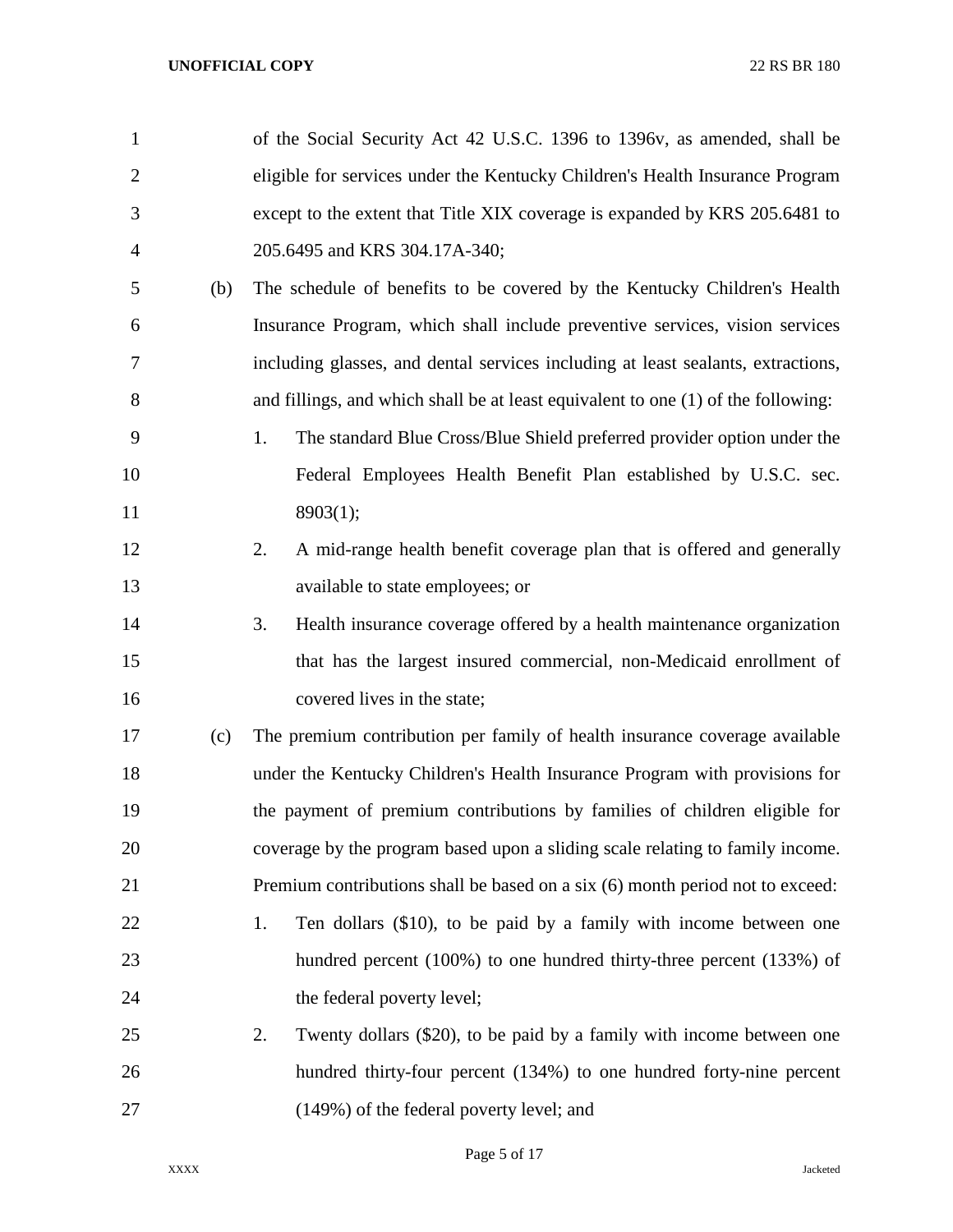- 3. One hundred twenty dollars (\$120), to be paid by a family with income between one hundred fifty percent (150%) to two hundred percent (200%) of the federal poverty level, and which may be made on a partial payment plan of twenty dollars (\$20) per month or sixty dollars (\$60) per quarter;
- 
- (d) There shall be no copayments for services provided under the Kentucky Children's Health Insurance Program; and
- (e) The criteria for health services providers and insurers wishing to contract with the Commonwealth to provide the children's health insurance coverage. However, the cabinet shall provide, in any contracting process for the preventive health insurance program, the opportunity for a public health department to bid on preventive health services to eligible children within the public health department's service area. A public health department shall not be disqualified from bidding because the department does not currently offer all the services required by paragraph (b) of this subsection. The criteria shall be set forth in administrative regulations under KRS Chapter 13A and shall maximize competition among the providers and insurers. The Cabinet for Finance and Administration shall provide oversight over contracting policies and procedures to assure that the number of applicants for contracts is maximized.
- (2) Within twelve (12) months of federal approval of the state's Title XXI child health plan, the Cabinet for Health and Family Services shall assure that a KCHIP program is available to all eligible children in all regions of the state. If necessary, in order to meet this assurance, the cabinet shall institute its own program.
- (3) KCHIP recipients shall have direct access without a referral from any gatekeeper primary care provider to dentists for covered primary dental services and to optometrists and ophthalmologists for covered primary eye and vision services.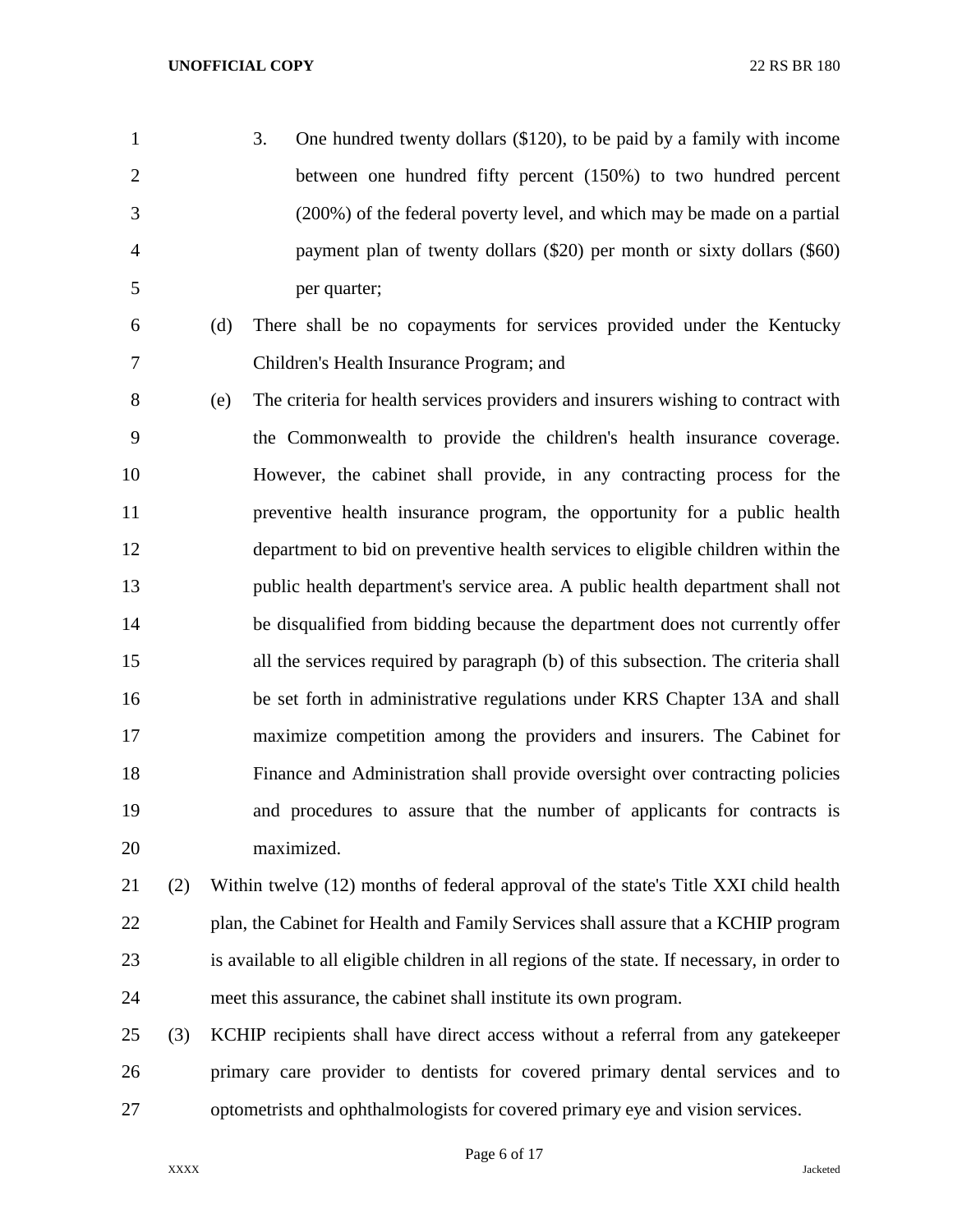# *(4) The Kentucky Children's Health Insurance Program shall comply with Section 1*

*of this Act.*

3 Section 5. KRS 18A.225 (Effective January 1, 2022) is amended to read as follows:

(1) (a) The term "employee" for purposes of this section means:

 1. Any person, including an elected public official, who is regularly employed by any department, office, board, agency, or branch of state government; or by a public postsecondary educational institution; or by any city, urban-county, charter county, county, or consolidated local government, whose legislative body has opted to participate in the state-11 sponsored health insurance program pursuant to KRS 79.080; and who 12 is either a contributing member to any one (1) of the retirement systems administered by the state, including but not limited to the Kentucky Retirement Systems, County Employees Retirement System, Kentucky Teachers' Retirement System, the Legislators' Retirement Plan, or the Judicial Retirement Plan; or is receiving a contractual contribution from the state toward a retirement plan; or, in the case of a public postsecondary education institution, is an individual participating in an optional retirement plan authorized by KRS 161.567; or is eligible to participate in a retirement plan established by an employer who ceases participating in the Kentucky Employees Retirement System pursuant to 22 KRS 61.522 whose employees participated in the health insurance plans administered by the Personnel Cabinet prior to the employer's effective cessation date in the Kentucky Employees Retirement System; 2. Any certified or classified employee of a local board of education;

- 3. Any elected member of a local board of education;
- 4. Any person who is a present or future recipient of a retirement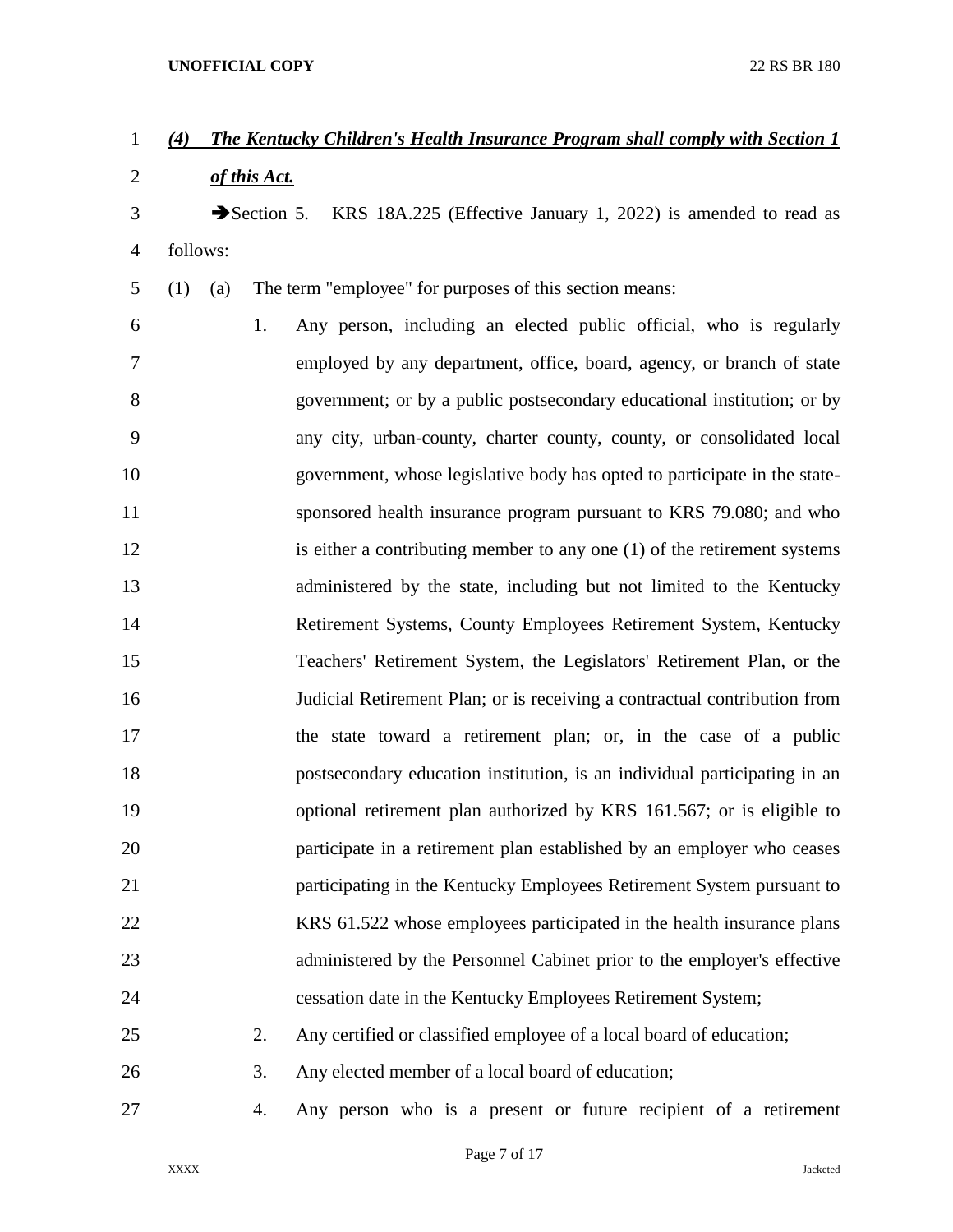| $\mathbf{1}$     | allowance from the Kentucky Retirement Systems, County Employees                |
|------------------|---------------------------------------------------------------------------------|
| $\overline{2}$   | Retirement System, Kentucky Teachers' Retirement System, the                    |
| 3                | Legislators' Retirement Plan, the Judicial Retirement Plan, or the              |
| 4                | Kentucky Community and Technical College System's optional                      |
| 5                | retirement plan authorized by KRS 161.567, except that a person who is          |
| 6                | receiving a retirement allowance and who is age sixty-five (65) or older        |
| 7                | shall not be included, with the exception of persons covered under KRS          |
| 8                | $61.702(4)(c)$ , unless he or she is actively employed pursuant to              |
| 9                | subparagraph 1. of this paragraph; and                                          |
| 10               | 5.<br>Any eligible dependents and beneficiaries of participating employees      |
| 11               | and retirees who are entitled to participate in the state-sponsored health      |
| 12               | insurance program;                                                              |
| 13<br>(b)        | The term "health benefit plan" for the purposes of this section means a health  |
| 14               | benefit plan as defined in KRS 304.17A-005;                                     |
| 15<br>(c)        | The term "insurer" for the purposes of this section means an insurer as defined |
| 16               | in KRS 304.17A-005; and                                                         |
| 17<br>(d)        | The term "managed care plan" for the purposes of this section means a           |
| 18               | managed care plan as defined in KRS 304.17A-500.                                |
| 19<br>(2)<br>(a) | The secretary of the Finance and Administration Cabinet, upon the               |
| 20               | recommendation of the secretary of the Personnel Cabinet, shall procure, in     |
| 21               | compliance with the provisions of KRS 45A.080, 45A.085, and 45A.090,            |
| 22               | from one (1) or more insurers authorized to do business in this state, a group  |
| 23               | health benefit plan that may include but not be limited to health maintenance   |
| 24               | organization (HMO), preferred provider organization (PPO), point of service     |
| 25               | (POS), and exclusive provider organization (EPO) benefit plans encompassing     |
| 26               | all or any class or classes of employees. With the exception of employers       |
| 27               | governed by the provisions of KRS Chapters 16, 18A, and 151B, all               |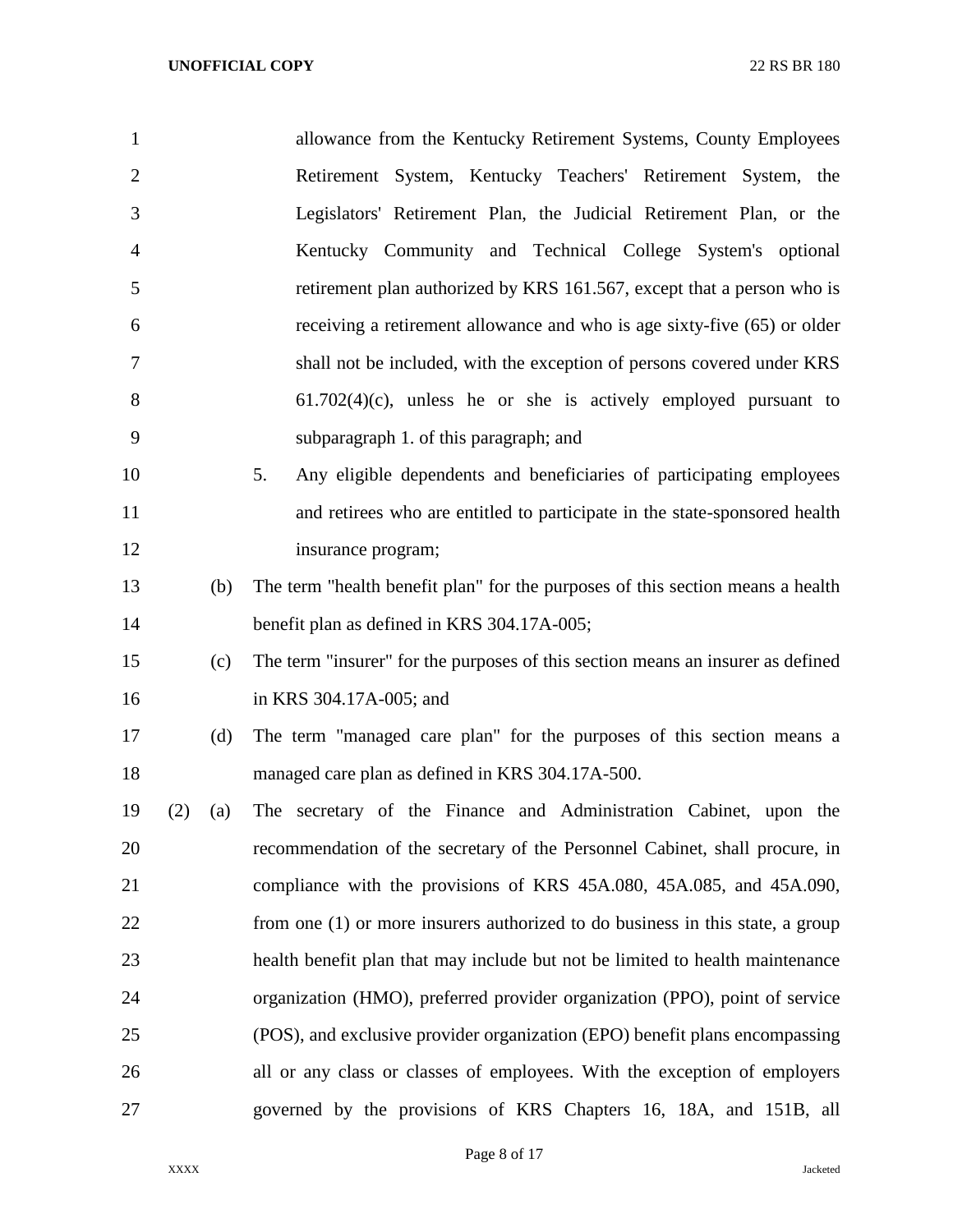employers of any class of employees or former employees shall enter into a contract with the Personnel Cabinet prior to including that group in the state health insurance group. The contracts shall include but not be limited to designating the entity responsible for filing any federal forms, adoption of policies required for proper plan administration, acceptance of the contractual provisions with health insurance carriers or third-party administrators, and adoption of the payment and reimbursement methods necessary for efficient administration of the health insurance program. Health insurance coverage provided to state employees under this section shall, at a minimum, contain the same benefits as provided under Kentucky Kare Standard as of January 1, 1994, and shall include a mail-order drug option as provided in subsection (13) of this section. All employees and other persons for whom the health care coverage is provided or made available shall annually be given an option to elect health care coverage through a self-funded plan offered by the Commonwealth or, if a self-funded plan is not available, from a list of coverage options determined by the competitive bid process under the provisions of KRS 45A.080, 45A.085, and 45A.090 and made available during annual open enrollment.

 (b) The policy or policies shall be approved by the commissioner of insurance and may contain the provisions the commissioner of insurance approves, whether or not otherwise permitted by the insurance laws.

 (c) Any carrier bidding to offer health care coverage to employees shall agree to provide coverage to all members of the state group, including active employees and retirees and their eligible covered dependents and beneficiaries, within the county or counties specified in its bid. Except as provided in subsection (20) of this section, any carrier bidding to offer health care coverage to employees shall also agree to rate all employees as a single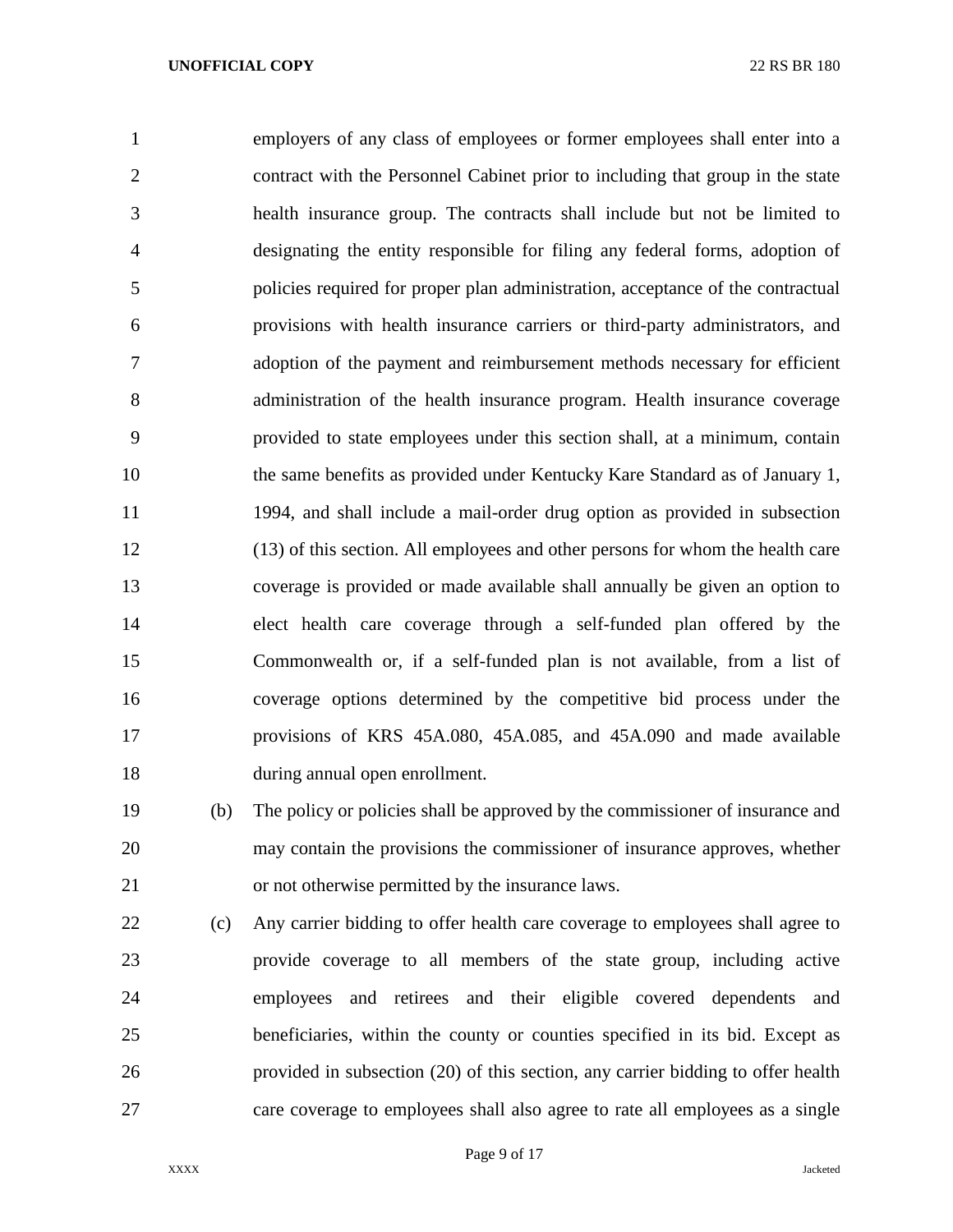entity, except for those retirees whose former employers insure their active employees outside the state-sponsored health insurance program.

- (d) Any carrier bidding to offer health care coverage to employees shall agree to provide enrollment, claims, and utilization data to the Commonwealth in a format specified by the Personnel Cabinet with the understanding that the data shall be owned by the Commonwealth; to provide data in an electronic form and within a time frame specified by the Personnel Cabinet; and to be subject to penalties for noncompliance with data reporting requirements as specified by the Personnel Cabinet. The Personnel Cabinet shall take strict precautions to protect the confidentiality of each individual employee; however, confidentiality assertions shall not relieve a carrier from the requirement of providing stipulated data to the Commonwealth.
- (e) The Personnel Cabinet shall develop the necessary techniques and capabilities for timely analysis of data received from carriers and, to the extent possible, provide in the request-for-proposal specifics relating to data requirements, electronic reporting, and penalties for noncompliance. The Commonwealth shall own the enrollment, claims, and utilization data provided by each carrier and shall develop methods to protect the confidentiality of the individual. The Personnel Cabinet shall include in the October annual report submitted pursuant to the provisions of KRS 18A.226 to the Governor, the General Assembly, and the Chief Justice of the Supreme Court, an analysis of the financial stability of the program, which shall include but not be limited to loss ratios, methods of risk adjustment, measurements of carrier quality of service, prescription coverage and cost management, and statutorily required mandates. If state self-insurance was available as a carrier option, the report also shall provide a detailed financial analysis of the self-insurance fund including but not limited to loss ratios, reserves, and reinsurance agreements.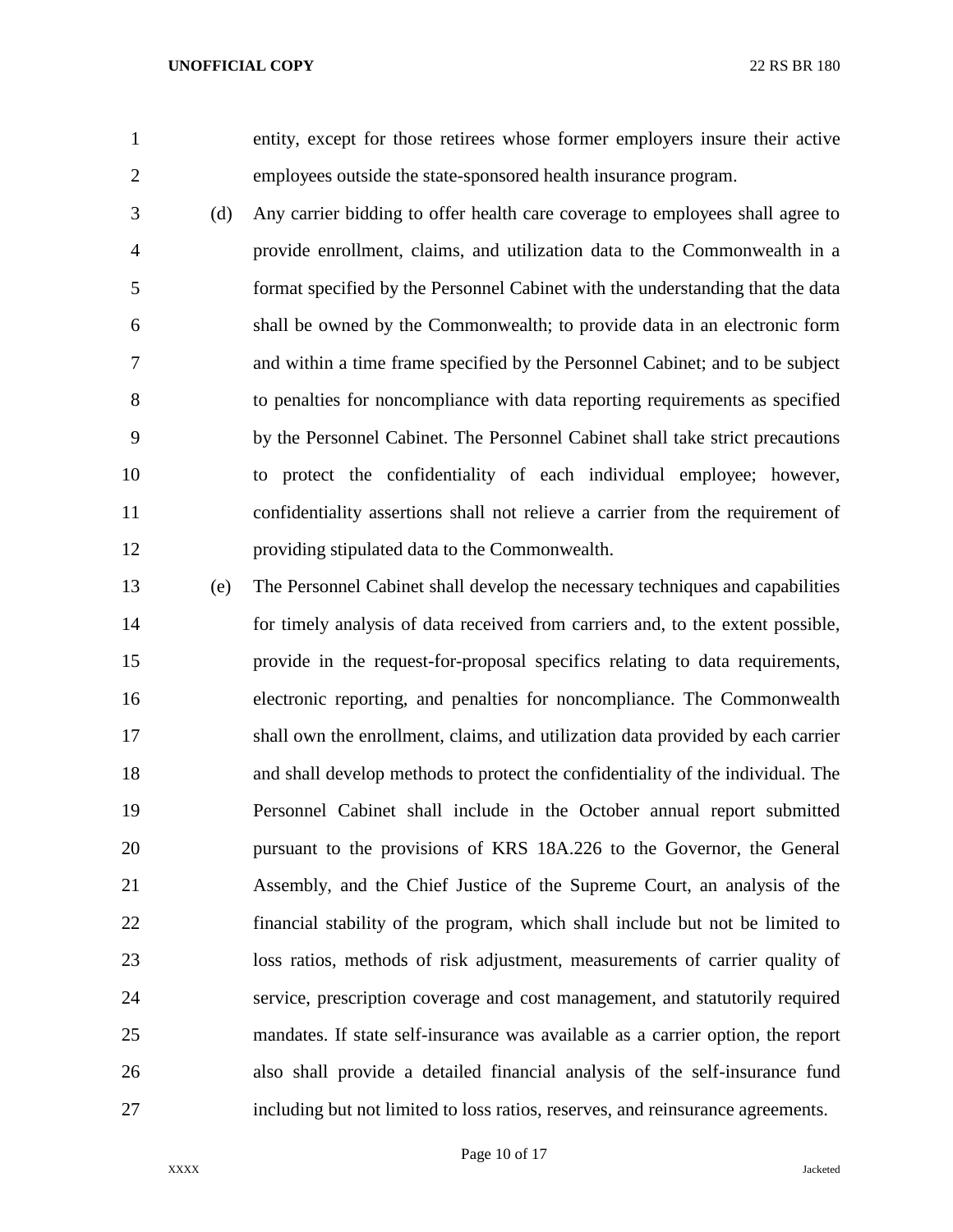(f) If any agency participating in the state-sponsored employee health insurance program for its active employees terminates participation and there is a state appropriation for the employer's contribution for active employees' health insurance coverage, then neither the agency nor the employees shall receive the state-funded contribution after termination from the state-sponsored employee health insurance program.

 (g) Any funds in flexible spending accounts that remain after all reimbursements have been processed shall be transferred to the credit of the state-sponsored health insurance plan's appropriation account.

- (h) Each entity participating in the state-sponsored health insurance program shall provide an amount at least equal to the state contribution rate for the employer portion of the health insurance premium. For any participating entity that used the state payroll system, the employer contribution amount shall be equal to 14 but not greater than the state contribution rate.
- (3) The premiums may be paid by the policyholder:
- (a) Wholly from funds contributed by the employee, by payroll deduction or otherwise;
- (b) Wholly from funds contributed by any department, board, agency, public postsecondary education institution, or branch of state, city, urban-county, charter county, county, or consolidated local government; or
- (c) Partly from each, except that any premium due for health care coverage or dental coverage, if any, in excess of the premium amount contributed by any department, board, agency, postsecondary education institution, or branch of state, city, urban-county, charter county, county, or consolidated local government for any other health care coverage shall be paid by the employee.
- (4) If an employee moves his or her place of residence or employment out of the service area of an insurer offering a managed health care plan, under which he or she has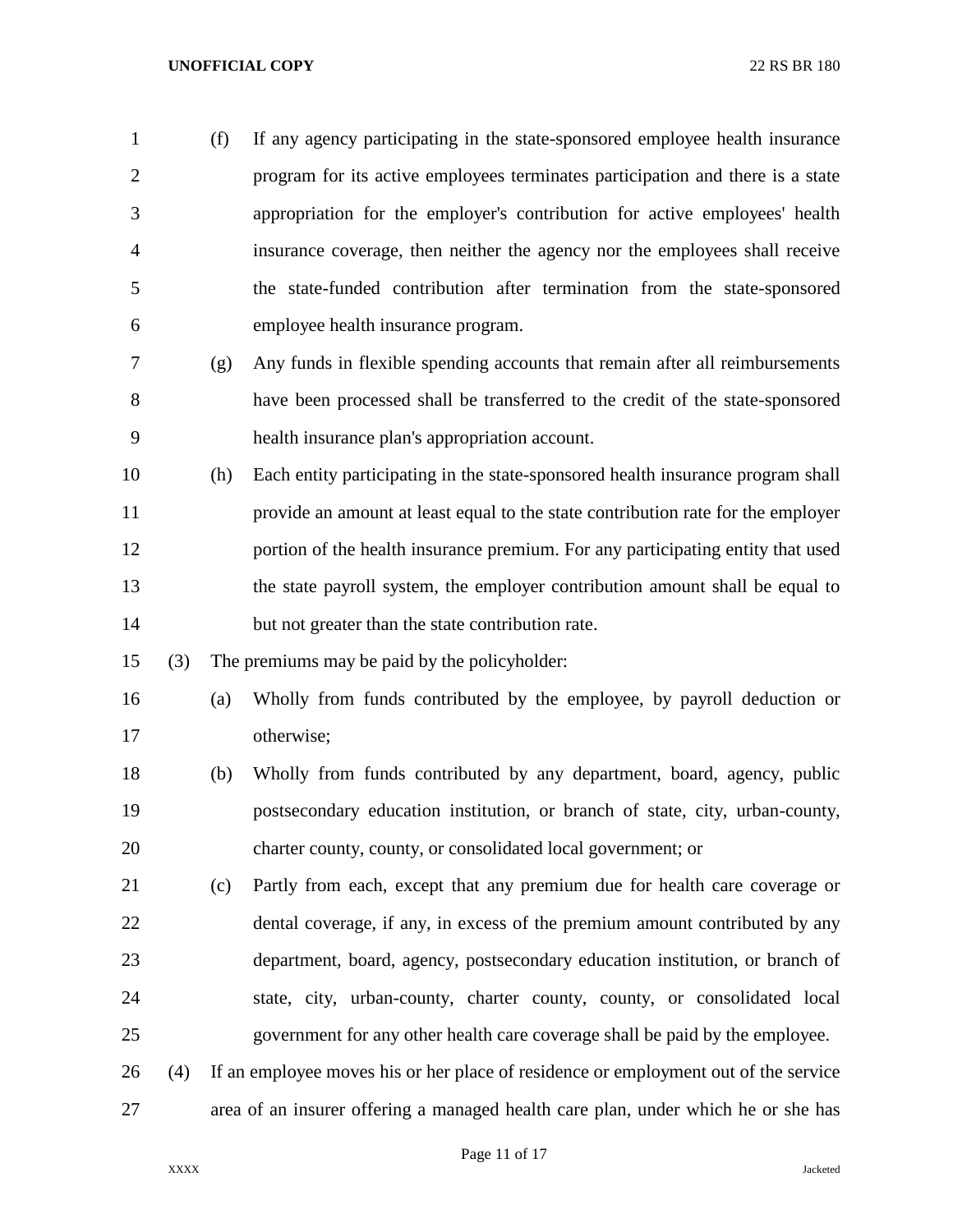elected coverage, into either the service area of another managed health care plan or into an area of the Commonwealth not within a managed health care plan service area, the employee shall be given an option, at the time of the move or transfer, to change his or her coverage to another health benefit plan.

 (5) No payment of premium by any department, board, agency, public postsecondary educational institution, or branch of state, city, urban-county, charter county, county, or consolidated local government shall constitute compensation to an insured employee for the purposes of any statute fixing or limiting the compensation of such an employee. Any premium or other expense incurred by any department, board, agency, public postsecondary educational institution, or branch of state, city, urban-county, charter county, county, or consolidated local government shall be considered a proper cost of administration.

 (6) The policy or policies may contain the provisions with respect to the class or classes of employees covered, amounts of insurance or coverage for designated classes or groups of employees, policy options, terms of eligibility, and continuation of insurance or coverage after retirement.

 (7) Group rates under this section shall be made available to the disabled child of an employee regardless of the child's age if the entire premium for the disabled child's coverage is paid by the state employee. A child shall be considered disabled if he or she has been determined to be eligible for federal Social Security disability benefits. (8) The health care contract or contracts for employees shall be entered into for a period of not less than one (1) year.

 (9) The secretary shall appoint thirty-two (32) persons to an Advisory Committee of State Health Insurance Subscribers to advise the secretary or the secretary's designee regarding the state-sponsored health insurance program for employees. The secretary shall appoint, from a list of names submitted by appointing authorities, members representing school districts from each of the seven (7) Supreme Court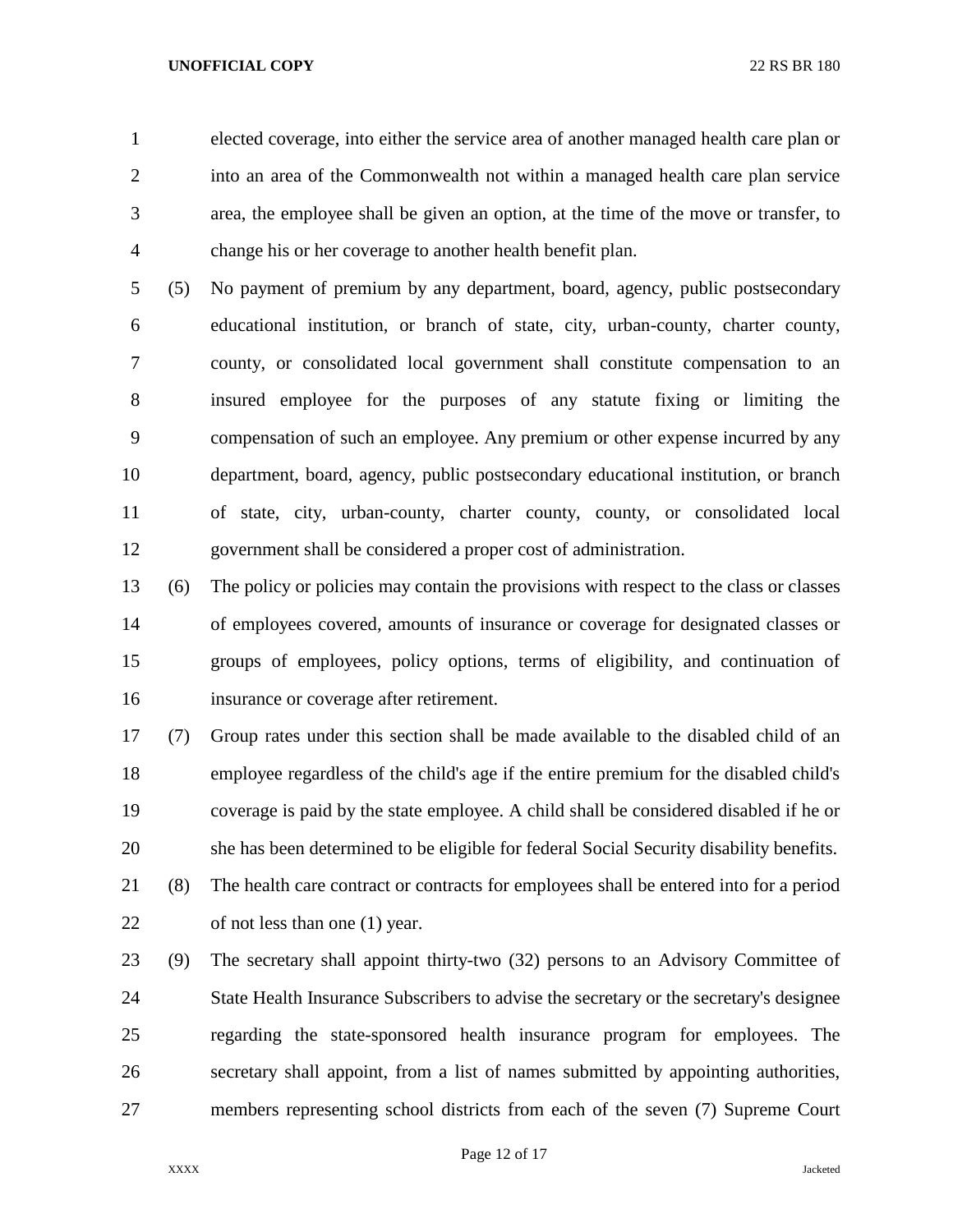districts, members representing state government from each of the seven (7) Supreme Court districts, two (2) members representing retirees under age sixty-five (65), one (1) member representing local health departments, two (2) members representing the Kentucky Teachers' Retirement System, and three (3) members at large. The secretary shall also appoint two (2) members from a list of five (5) names submitted by the Kentucky Education Association, two (2) members from a list of five (5) names submitted by the largest state employee organization of nonschool state employees, two (2) members from a list of five (5) names submitted by the Kentucky Association of Counties, two (2) members from a list of five (5) names submitted by the Kentucky League of Cities, and two (2) members from a list of names consisting of five (5) names submitted by each state employee organization that has two thousand (2,000) or more members on state payroll deduction. The advisory committee shall be appointed in January of each year and shall meet quarterly.

 (10) Notwithstanding any other provision of law to the contrary, the policy or policies provided to employees pursuant to this section shall not provide coverage for obtaining or performing an abortion, nor shall any state funds be used for the purpose of obtaining or performing an abortion on behalf of employees or their dependents.

 (11) Interruption of an established treatment regime with maintenance drugs shall be grounds for an insured to appeal a formulary change through the established appeal procedures approved by the Department of Insurance, if the physician supervising the treatment certifies that the change is not in the best interests of the patient.

 (12) Any employee who is eligible for and elects to participate in the state health insurance program as a retiree, or the spouse or beneficiary of a retiree, under any one (1) of the state-sponsored retirement systems shall not be eligible to receive the state health insurance contribution toward health care coverage as a result of any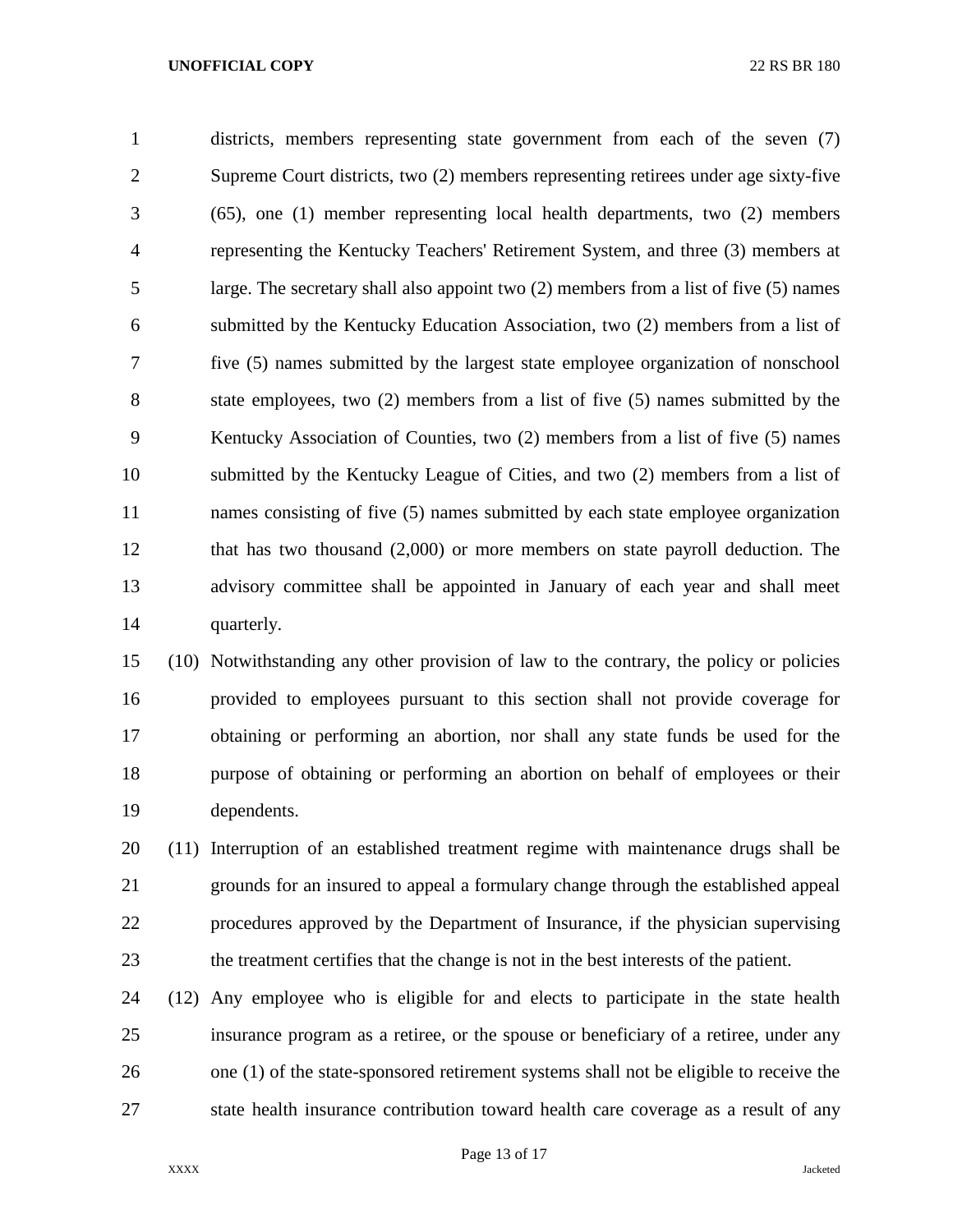other employment for which there is a public employer contribution. This does not preclude a retiree and an active employee spouse from using both contributions to the extent needed for purchase of one (1) state sponsored health insurance policy for that plan year. (13) (a) The policies of health insurance coverage procured under subsection (2) of this section shall include a mail-order drug option for maintenance drugs for state employees. Maintenance drugs may be dispensed by mail order in accordance with Kentucky law. (b) A health insurer shall not discriminate against any retail pharmacy located within the geographic coverage area of the health benefit plan and that meets the terms and conditions for participation established by the insurer, including price, dispensing fee, and copay requirements of a mail-order option. The retail pharmacy shall not be required to dispense by mail. (c) The mail-order option shall not permit the dispensing of a controlled substance classified in Schedule II. (14) The policy or policies provided to state employees or their dependents pursuant to this section shall provide coverage for obtaining a hearing aid and acquiring hearing aid-related services for insured individuals under eighteen (18) years of age, subject to a cap of one thousand four hundred dollars (\$1,400) every thirty-six (36) months pursuant to KRS 304.17A-132. (15) Any policy provided to state employees or their dependents pursuant to this section shall provide coverage for the diagnosis and treatment of autism spectrum disorders 23 consistent with KRS 304.17A-142. (16) Any policy provided to state employees or their dependents pursuant to this section shall provide coverage for obtaining amino acid-based elemental formula pursuant to KRS 304.17A-258. (17) If a state employee's residence and place of employment are in the same county, and

Page 14 of 17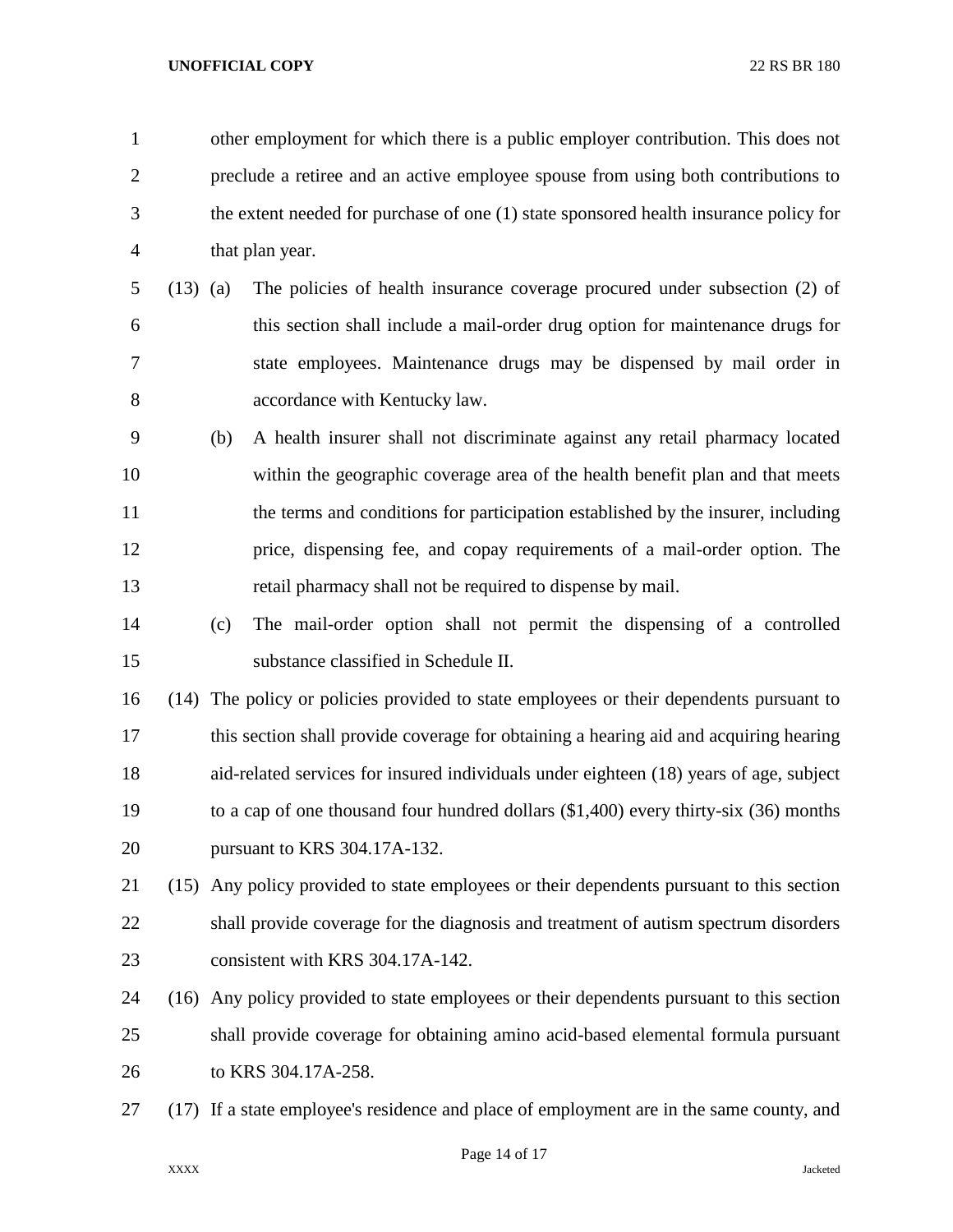if the hospital located within that county does not offer surgical services, intensive care services, obstetrical services, level II neonatal services, diagnostic cardiac catheterization services, and magnetic resonance imaging services, the employee may select a plan available in a contiguous county that does provide those services, and the state contribution for the plan shall be the amount available in the county where the plan selected is located.

 (18) If a state employee's residence and place of employment are each located in counties in which the hospitals do not offer surgical services, intensive care services, obstetrical services, level II neonatal services, diagnostic cardiac catheterization services, and magnetic resonance imaging services, the employee may select a plan available in a county contiguous to the county of residence that does provide those services, and the state contribution for the plan shall be the amount available in the county where the plan selected is located.

 (19) The Personnel Cabinet is encouraged to study whether it is fair and reasonable and in the best interests of the state group to allow any carrier bidding to offer health care coverage under this section to submit bids that may vary county by county or by larger geographic areas.

 (20) Notwithstanding any other provision of this section, the bid for proposals for health insurance coverage for calendar year 2004 shall include a bid scenario that reflects the statewide rating structure provided in calendar year 2003 and a bid scenario that allows for a regional rating structure that allows carriers to submit bids that may vary by region for a given product offering as described in this subsection:

- (a) The regional rating bid scenario shall not include a request for bid on a statewide option;
- (b) The Personnel Cabinet shall divide the state into geographical regions which shall be the same as the partnership regions designated by the Department for Medicaid Services for purposes of the Kentucky Health Care Partnership

Page 15 of 17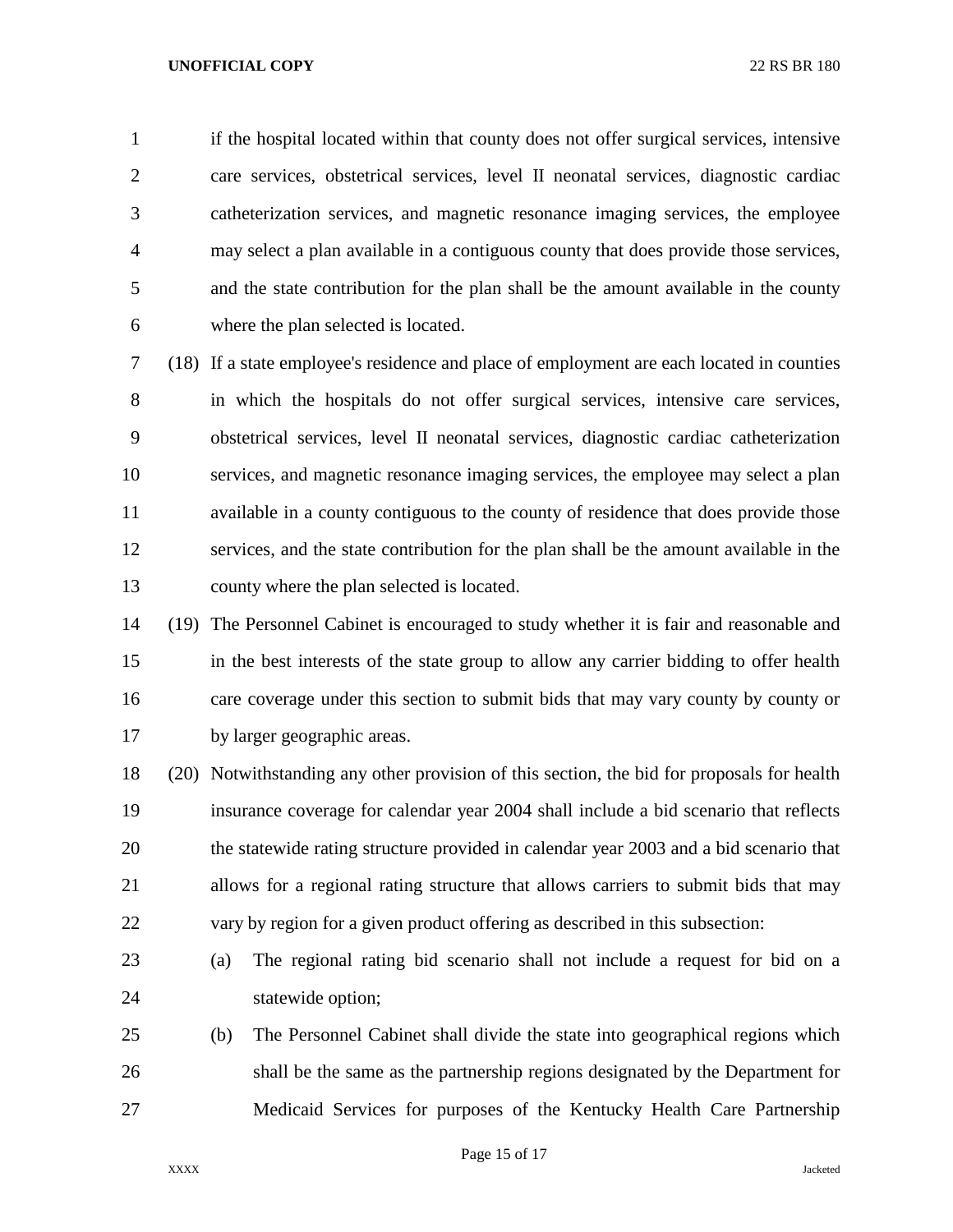| $\mathbf{1}$   |      |             | Program established pursuant to 907 KAR 1:705;                                               |  |
|----------------|------|-------------|----------------------------------------------------------------------------------------------|--|
| $\overline{2}$ |      | (c)         | The request for proposal shall require a carrier's bid to include every county               |  |
| 3              |      |             | within the region or regions for which the bid is submitted and include but not              |  |
| $\overline{4}$ |      |             | be restricted to a preferred provider organization (PPO) option;                             |  |
| 5              |      | (d)         | If the Personnel Cabinet accepts a carrier's bid, the cabinet shall award the                |  |
| 6              |      |             | carrier all of the counties included in its bid within the region. If the Personnel          |  |
| 7              |      |             | Cabinet deems the bids submitted in accordance with this subsection to be in                 |  |
| 8              |      |             | the best interests of state employees in a region, the cabinet may award the                 |  |
| 9              |      |             | contract for that region to no more than two (2) carriers; and                               |  |
| 10             |      | (e)         | Nothing in this subsection shall prohibit the Personnel Cabinet from including               |  |
| 11             |      |             | other requirements or criteria in the request for proposal.                                  |  |
| 12             | (21) |             | Any fully insured health benefit plan or self-insured plan issued or renewed on or           |  |
| 13             |      |             | after July 12, 2006, to public employees pursuant to this section which provides             |  |
| 14             |      |             | coverage for services rendered by a physician or osteopath duly licensed under KRS           |  |
| 15             |      |             | Chapter 311 that are within the scope of practice of an optometrist duly licensed            |  |
| 16             |      |             | under the provisions of KRS Chapter 320 shall provide the same payment of                    |  |
| 17             |      |             | coverage to optometrists as allowed for those services rendered by physicians or             |  |
| 18             |      | osteopaths. |                                                                                              |  |
| 19             |      |             | $(22)$ Any fully insured health benefit plan or self-insured plan issued or renewed $\theta$ |  |
| 20             |      |             | after June 29, 2021, to public employees pursuant to this section shall comply with:         |  |
| 21             |      | (a)         | KRS 304.12-237;                                                                              |  |
| 22             |      | (b)         | KRS 304.17A-270 and 304.17A-525;                                                             |  |
| 23             |      | (c)         | KRS 304.17A-600 to 304.17A-633;                                                              |  |
| 24             |      | (d)         | KRS 205.593;                                                                                 |  |
| 25             |      | (e)         | KRS 304.17A-700 to 304.17A-730;                                                              |  |
| 26             |      | (f)         | KRS 304.14-135;                                                                              |  |
| 27             |      | (g)         | KRS 304.17A-580 and 304.17A-641;                                                             |  |